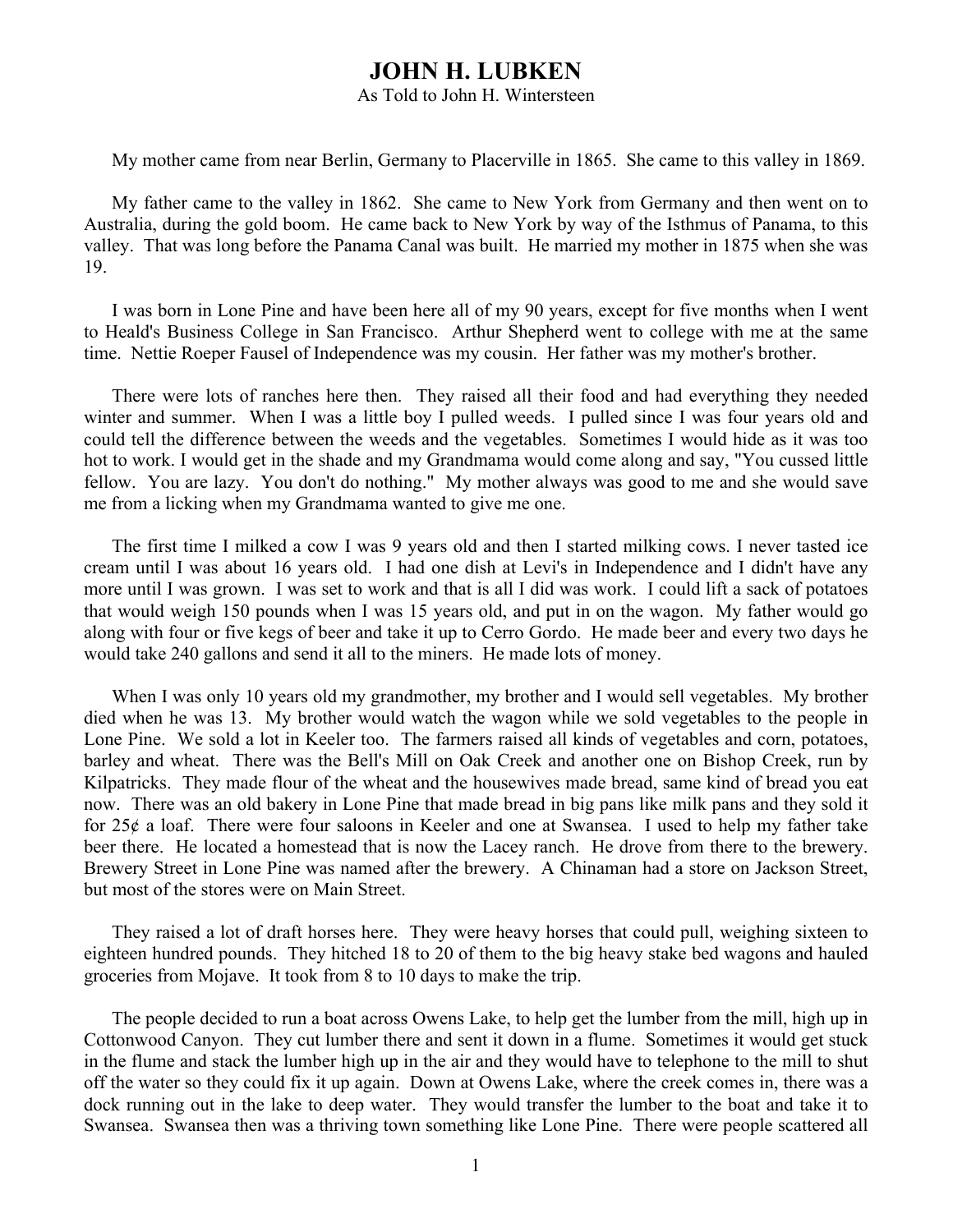along there. There was a pier from Swansea running far out into the lake. From there, the lumber was taken to Cerro Gordo. Cerro Gordo means fat mountain. There was a big mine there and a lot of men, mostly Cornishmen. There were some Mexicans and a Mexican had found it. It was rich in silver and lead. Then there was Beverige, a big mining camp. It was all gold there. I have seen gold stacked high on the tables, where they were gambling. They would play until one of the men won all the stack, or until dark, and sometimes all night.

There were six stores in Lone Pine and three in Independence. There were two in Keeler. They were owned by men who sold and traded dynamite. There were two mercantile stores in Darwin and one saloon. John Burkhardt was a watchmaker in Lone Pine and Bill Vaughn was a tailor. Any time you wanted a suit of clothes, he would make it for you. Shoemaker Pete made shoes and boots. I remember him making my father seven pair of boots. He was the only one that could fit my father. After Pete died, my father got them in Independence but they weren't as good.

I went to school in a little school building where the Town Hall is now. Elisa Carrasco is the only one living who went to school with me. She was two years older than I. There were very few kids. My wife taught school in a two-story building where the elementary school is now. There were two rooms below and one big room above. This building was later torn down and new buildings built in the same place. My wife planted the big tree which still stands in the school yard. She planted two trees and the girls took good care of their tree and it grew. The boys were kind of careless about theirs and it died for want of water.

Lone Pine Brewery was built before the earthquake of 1872, because people told about the gable end of the brewery going out, during the earthquake.

My father came to the valley in 1862 and homesteaded on George's Creek. Later he traded the homestead for a share of the brewery and was a partner in it. Louis Munsinger built it. John Myers, known as Hans Myers, bought Louis out and my father traded his ranch to Myers for his interest in the brewery and got the whole thing. It was called Lone Pine Beer. It tasted a lot like Miller's High Life. It was the same kind of beer. It was sold in Darwin, Cerro Gordo, Keeler, Independence and Swansea. It got so he couldn't make a profit and they stopped brewing beer in 1894. After my father died, my mother sold the brewery. The malt mill in back of the brewery was a horse drawn mill. The horse would keep going as long as the barley hopper was full. When the barley was gone, she would stop and as soon as they filled the hopper again, she would go again. She kept going until she died at the age of 32. The brewery building was torn down by Skinner. He bought it from my mother.

I bought the ranch from my mother, cheap. She was going to sell it to George Shoey for \$12,000. It was a hell of a place, all willows. I asked her if she would sell it to me for \$12,000 and she said, "If you have the money, I'll take it." I told her to never mind the money, but to be up in Independence the next morning and we would fix it up. She said, "Alright, but remember I have to have the money." She never knew what money I had. I had 3000 certificates and I gave her my check for \$3,000 and paid her all in cash. I had \$9,000 drawing interest.

One time, Spainhower and I were coming down the mountain with the cattle. It was hot, real hot, and he said, "By golly it sure was hot," and, "by jings," he was going to pray that night that the sky would be covered so it will be cool next day. By golly, the sky was covered from one end to the other and we drove down and about an hour afterwards the sun came out. He said he was going to pray that night. I don't know whether he did or" not, but he said he did and the sky was covered until we got into the field. It was cool and the cattle traveled like hell. It was a 5-mile drive too.